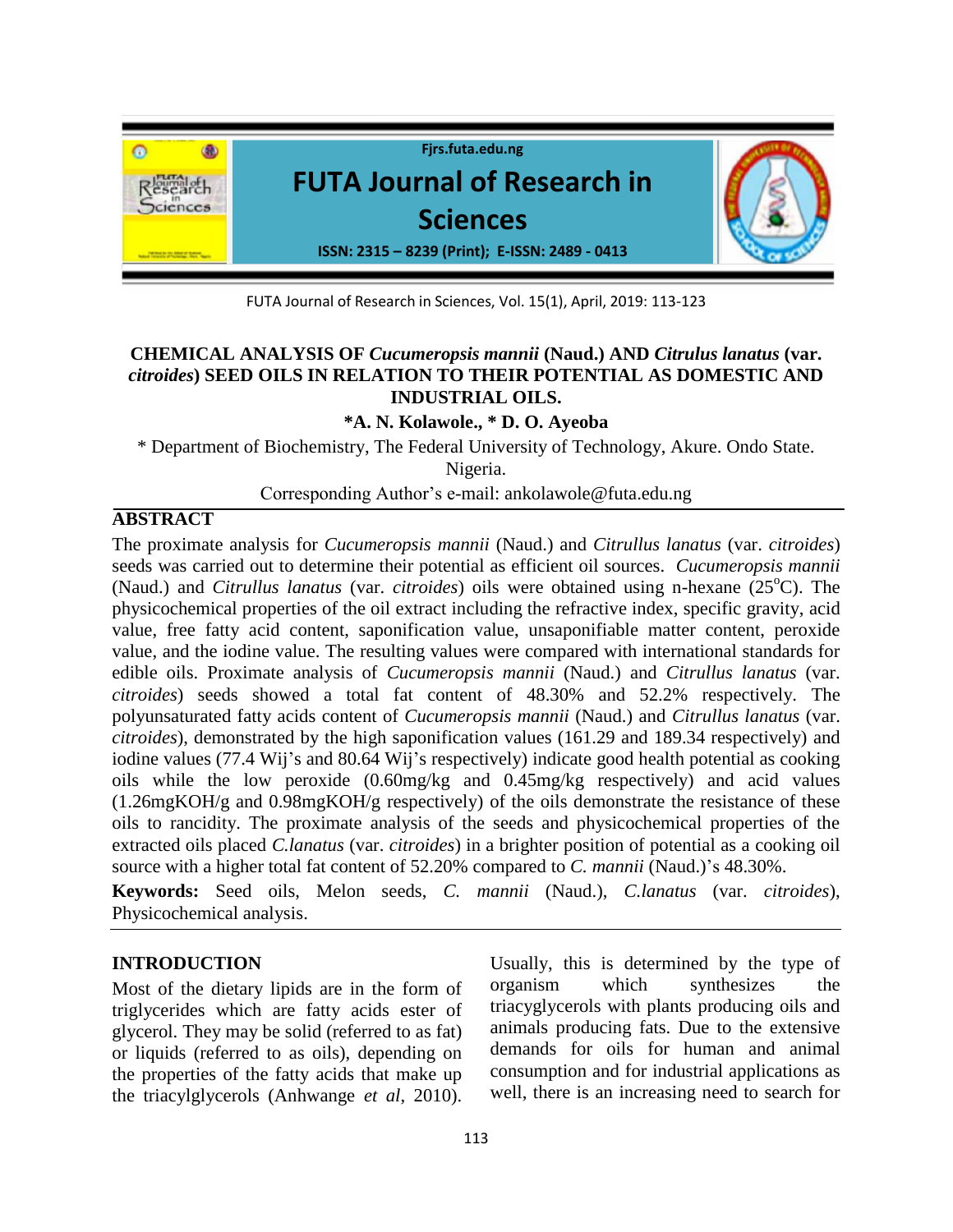oils from non-conventional but efficient and feasible sources to augment, or possibly, replace the available oil sources. Apart from potential direct use as cooking oils, *Cucurbitaceae* seed oils are also utilisable for the manufacture of other food products such as mayonnaise and soap (Fokou *et al*, 2009) as well as industrially important products such as metallic soaps, for use in paint production (Essien et al, 2012)

There are nearly 95 genera and more than 965 species in the family *Cucurbitaceae Juss*., which is a moderately large family of flowering plants (Christenhusz and Byng, 2016). Though most of the fruits of the Cucurbitaceae bear numerous seeds usually moderately rich in fat, relatively little use of them has been made as commercial sources of oil (Fokou et al, 2009). About three genera of Cucurbitaceae bear the common name, melons. They are *Cucumis, Citrullus* and *Cucumeropsis.*(Ajuru and Okoli, 2013). *Cucumeropsis* is represented by one specie in Nigeria, C*. mannii* Naud., while *C. lanatus* (var. *citroides*) under the genera, *Citrullus lanatus*, is a name which applies to both Watermelon and Brown-seeded melon (Ajuru and Okoli, 2013) also known as the Citron melon (Nesom, 2011). Brown seeded melon *Citrullus lanatus* var. *citroides* and water melon *Citrullus lanatus* (Thunb.) var. *lanatus*  are distinguished mostly by the appearance of their seeds and the structure of their leaves. In brown-seeded melon, the leaves are more deeply cleft, longer and wider those of watermelon plants (Ajuru and Okoli, 2013), the seeds are brownish yellow, oval with thick margins and about 1.6cm long by 0.9cm wide. The fruit of *C. lanatus* (var. *citroides*) has a hard white flesh, rendering it less likely to be, unlike eaten raw watermelons (Laghetti and Hammer, 2007). The seeds of watermelons vary considerably in colour, from brownishyellow to brownish-black and black, with seed dimensions of each type being about 0.9cm long by 0.5cm wide, 1.0cm long by 0.6cm

wide and 1.2cm long by 0.8cm wide respectively (Ajuru and Okoli, 2013).

Both *Citrullus lanatus* (var. *citroides*) and *Cucumeropsis mannii* (Naud.) seeds are consumed as *Egusi* in Nigeria (Aloho and Johnson, 2012; Achigan-Dako *et al*, 2008). Both plants have also been locally exploited to produce cooking oil, however, to only a very limited extent. While previous work has evaluated the potential of *Citrullus lanatus* (Thunb.) var. *lanatus* (water melon) seeds as an oil source (Igwemmar et al, 2018), not much attention has been paid to the less popular *Citrullus lanatus* (var. *citroides*). This paper aims at exploring the prospect for edible oil production from *Citrullus lanatus* (var. *citroides*), as well as *Cucumeropsis mannii*  (Naud.), by comparing the yield and quality of the oil produced from them as pertaining to their health benefits and longevity.

# **MATERIALS AND METHODS**

# **Sample**

The melon seeds (*Cucumeropsis mannii* (Naud.)*, Citrullus lanatus* (var. *citroides*)) were bought at the local market Oja Oba, Akure, Ondo State, Nigeria. The seeds were taken to Crop Soil and Pest Management Department in Federal University of Technology, Akure for identification.

# **Reagents**

All reagents used were of analytical grade.

# **Preparation of melon seed samples for analysis.**

The melon seeds were shelled and then sundried for two days and ground into powdery form using an Thermoline ® blender.

# **Proximate analysis of Melon seeds samples.**

Moisture, ash, crude protein, crude fibre, total fat and carbohydrate content determination was carried out as described by AOAC (2018) and the carbohydrate content was obtained by difference.

# **Determination of Moisture Content**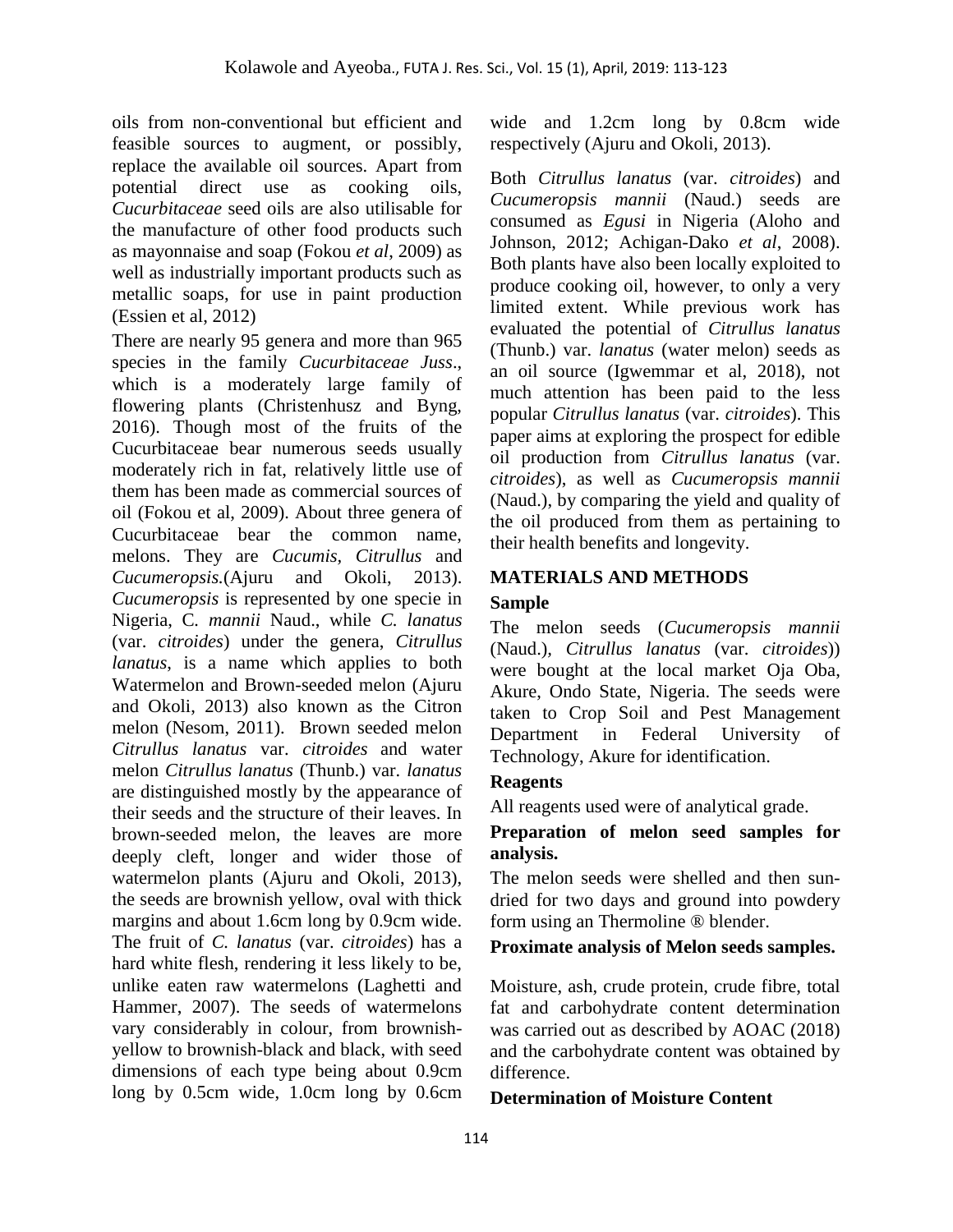Homogenised samples of 5 grams were weighed into petri-dishes and dried in an electric oven at 105°C for 2 hours. The sample was allowed to cool for 30 minutes and reweighed. Alternating processes of heating, cooling and weighing were continued until a constant weight  $(W_3)$  was obtained. The moisture content was determined as the difference between the weight of the sample, before and after drying, multiplied by 100.

%Moisture Content = 
$$
\frac{(W_1 - W_3)}{(W_2 - W_1)} \times 100
$$
...(1)  
(AOAC, 2018)

#### **Ash Content Determination**

Clean and dried crucibles  $(W_1)$  were weighed using a METTLER® Toledo PM400 Balance. A sample of 1g  $(W_2)$  was weighed into a crucible, which was then placed in a muffle furnace and gently heated to combustion, followed by heating at 500°C for 3hours. This was continued until a light gray ash was obtained. The crucibles and the content were then cooled in a desiccator and weighed  $(W_3)$ . The ash content was then determined as;

%Moisture Content = 
$$
\frac{(W_1-W_3)}{(W_2-W_1)} \times 100 \dots (2)
$$

(AOAC, 2018)

#### **Determination of Crude Fibre Content**

Samples of 1g each were weighed into a conical flask  $(W_1)$ , followed by the addition of 200ml of boiling  $2.5\%$  H<sub>2</sub>SO4. The solution was boiled gently for 30mins. The solution was then filtered through a muslin cloth, stretched over 9cm butcher funnel and mixed with hot distilled water. The residue was scrapped back into the flask with a spatula and 200ml of boiling 1.25% NaOH was added and the solution was allowed to boil gently for 30mins with boiling fingers used to maintain a constant volume. This was again washed thoroughly with hot distilled water and was

rinsed once with 10% HCL and twice with industrial methylated spirit. The residue was rinsed finally 3times with petroleum ether (40°- 60°C boiling range) and was allowed to drain, dried and scrapped into crucible. The residue was dried overnight at 105°C in the oven, cooled in a desiccator and then weighed  $(W_3)$ . It was ashed at 550°C for 90 minutes in a muffle furnace and then cooled in a desiccators and reweighed  $(W_3)$ .

%Crude Fibre = 
$$
\frac{(W_2 - W_1)}{W_1} \times 100
$$
 (AOAC, 2018) (40AC, 2018) (3)

#### **Determination of Crude Protein Content**

The Kjeldahl method was used for the determination of percentage crude protein. Digestion: 0.5g of the samples was weighed into Kjeldahl digestion flask and selenium catalyst was added. 10ml concentrated  $H<sub>2</sub>SO<sub>4</sub>$ was used to hyrolyse the sample at  $420^{\circ}$ C for 2 h. After cooling, distilled water was added to the hydrolysate before neutralization and titration. The protein content was obtained by multiplying the nitrogen content by 6.25 (Kjeldahl, 1883) in each sample.

#### **Determination of Total Fat Content**

The fat content was determined using a Soxhlet apparatus. 2 grams of sample was weighed into a pre-weighed thimble previously dried in an oven and placed in a Soxhlet extractor. Petroleum ether of boiling point range 60-80°C was used as the solvent for extraction for 6 hours, after which the condenser was detached. The thimble with defatted sample was removed, and dried to a constant weight in an oven at 5°C. The difference between the weight of the thimble before and after drying was recorded in other to obtain the fat extracted which was then calculated (Danlami *et al*, 2014).

%Fat Content =  $\frac{\text{Weight of Fat Extracted}}{\text{Initial Weight of Sample}} \times 100 \dots (4)$ (AOAC, 2018).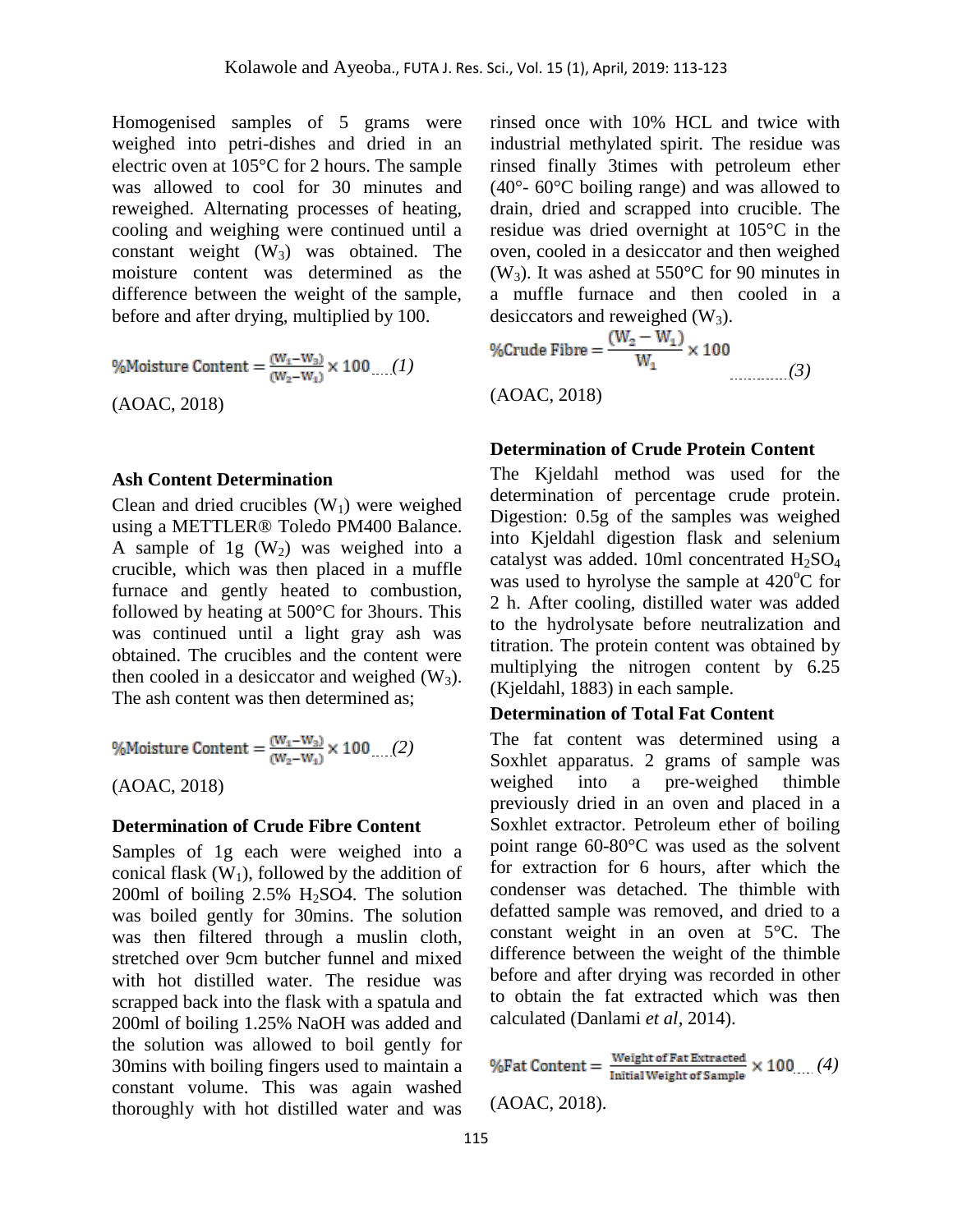# **Carbohydrate Content Determination**

The carbohydrate content of the sample was determined using difference method (Ali *et al*, 2008)

% Carbohydrate =  $100 - (% \text{ ash} + % \text{ protein})$ + % fat + % fibre + % moisture) *(5)* (AOAC, 2018).

#### **Extraction of Oils from the Melon Seeds.**

The extraction procedure was carried by Soxhlet *n*-hexane extraction as described by Krzyczkowska and Kozlowska (2017) with some modifications.

The seed samples were weighed, 150g of the divided sample was dissolved in 600ml of nhexane in a glass jar. It was then covered with aluminium foil and left to stand for 72 hours. Filtration using a muslin cloth followed. The supernatant was transferred to the rotary evaporator to remove all solvents and the resulting oil was recovered in a collecting flask.

#### **Thin layer chromatography (TLC) of the extracted oil samples**

Thin layer chromatography oof the oil was performed using 0.20mm thick stationary phase of 10g/ml silica gel. The origin spot contained 25% extracted oil sample, 25% ethanol and 50% chloroform. A solvent mixture of n-hexane, ethylether and acetic acid in the ratio of 7:3:0.1 was prepared according to Mangold (1969) and used to elute the sample.

Retention factor (Rf) values were calculated using the following formula:

$$
\text{Rf Value} = \frac{\text{Distance moved by the band}}{\text{Distance moved by the solvent front}} \qquad (6)
$$

(Mangold, 1969).

# **Determination of the physicochemical properties of the Melon seed oil extract**

The physico-chemical properties (saponification value, unsaponifiable matter content, acid value, peroxide value, iodine value, specific gravity and free fatty acid content) of the oil were carried out using the method described by Pearson (1981). Refractive index was determined as described by Kyari (2007).

# **Determination of Acid Value**

2g of the oil sample was weighed into 100ml conical flask and 25ml of 25% absolute ethanol was added to it. 25ml of petroleum ether and 1ml phenolphthalein indicator was added. The solution was warmed to 40°C. It was then titrated with 0.1M potassium hydroxide (KOH). Acid value determination experiments were performed in triplicates; the mean and standard deviation values were calculated and recorded.

The acid value was obtained from the titre value using the formula;

$$
Acid\ Value = \frac{\text{Time Value} \times \text{56.1} \times \text{Molarity KOH}}{\text{Weight of sample}} \qquad (7)
$$

(Ronald and Ronald, 1991)

# **Determination of Iodine Value**

An oil sample of 0.3g was weighed into 250ml conical flask. 10ml of chloroform and 20ml of Wij's solution were added into the flasks, covered and left in the dark for 30minutes. 20ml of 20% potassium iodide (KI) solution was pipetted and made up to 100ml using distilled water. The solution in the conical flask was then titrated against 0.1M sodium thiosulphate using starch indicator. The blueblack colouration disappeared to colourless and the titre value was recorded. Iodine value determination experiments were performed in triplicates; the mean and standard deviation values were calculated and recorded.

The blank titration was equally carried out.

Iodine value = 
$$
\frac{(b-a) m l \times 12.69 \times M}{Weight of sample}
$$
 (8)

(Michael *et al*, 2014)

 $a =$ Titre value of the sample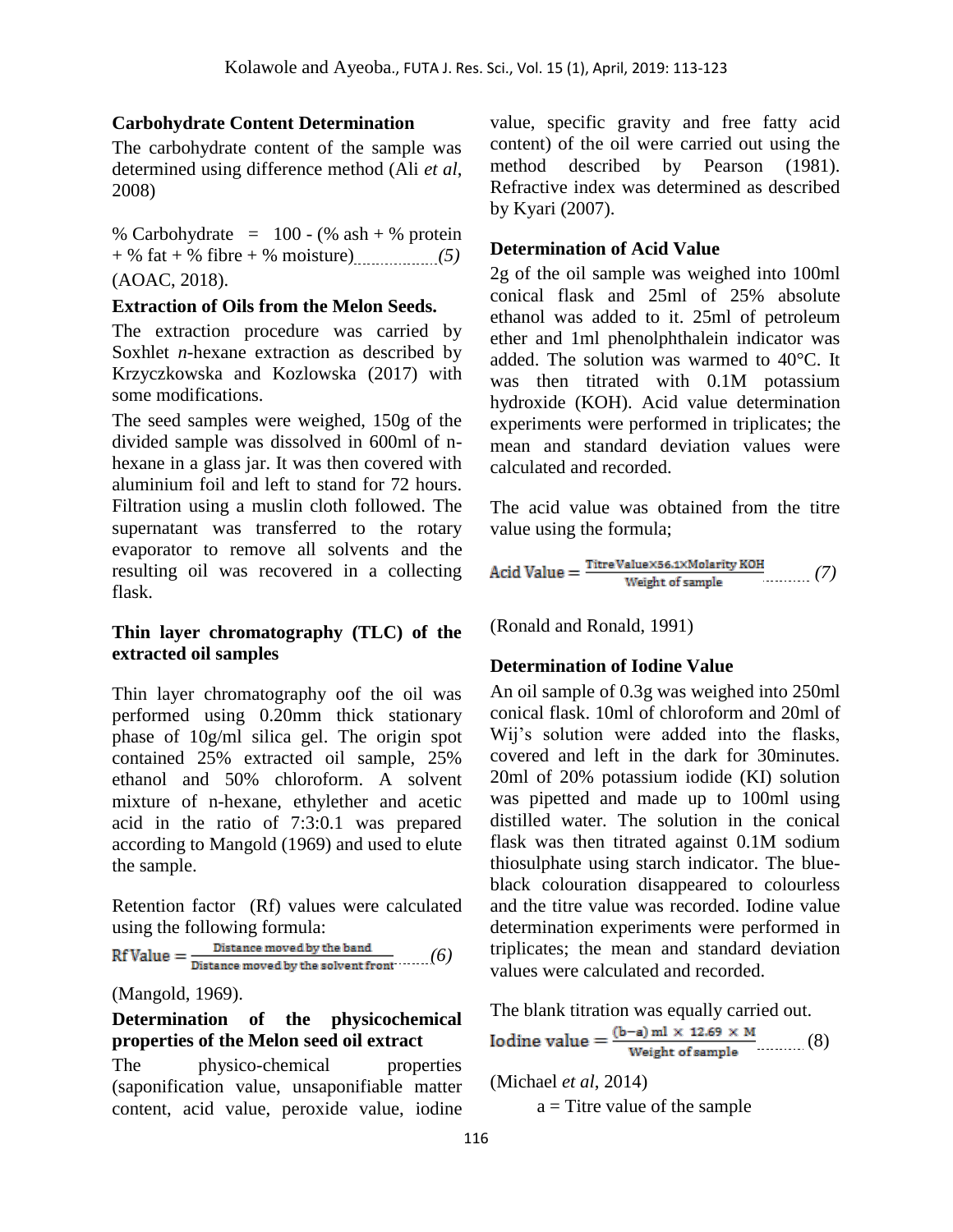$b =$  Titre value of the blank  $M =$ Molarity of Na<sub>2</sub>S<sub>2</sub>O, 0.1M  $12.69$  = Molecular weight of iodine

#### **Determination of Peroxide value**

An oil sample of 1g of the was weighed into a 250ml conical flask and solvent mixtue of 30ml acetic acid and 20ml  $CCl<sub>4</sub>was$  added to the oil sample. 10ml of 5% saturated potassium Iodide solution was added and warmed on a water bath for 60 seconds after which it was titrated with 0.02m sodium thiosulphate. Peroxide value determination experiments were performed in triplicates; the mean and standard deviation values were calculated and recorded.

Blank titration of the oil sample was also ca**r**ried out.

Peroxide value  $=$   $\frac{(b-a) ml \times 100 \times M}{Weight of sample}$  ......... (9)

(Michael *et al*, 2014)

Where  $a =$  Titre value of sample

 $b =$ Titre value of blank

 M = Molarity of sodium thiosulphate (0.02M)

#### **Determination of Free Fatty Acid Content**

Oil sample of 1g was dissolved in 20ml of petroleum ether inside 250ml conical flask. It was titrated with 0.1 M sodium hydroxide (NaOH) using phenolphthalein as indicator. Free fatty acid content determination experiments were performed in triplicates; the mean and standard deviation values were calculated and recorded.

The free fatty acid content was calculated from the titre value from the formula;

Free fatty acid content  $=$   $\frac{0.282 \times$  Titre value (10)

(AOAC, 2018)

#### **Determination of saponification value**

Oil sample weighing 1g of oil sample was added into 250ml conical flask. 30ml of alcoholic potassium hydroxide was added and heated for 3 minutes with occasional shaking. 1ml of phenolphthalein was then added as indicator The sample solution was titrated while still hot with 0.5M HCl. A blank containing all other components of the final solution except the oil extract blank was also prepared (AOAC, 2018). Saponification value determination experiments were performed in triplicates; the mean and standard deviation values were calculated and recorded.

Saponification Value = 
$$
\frac{(b-a) m l \times 56.1 \times M}{Weight of sample}
$$
 (11)

(AOAC, 2018) Where  $a =$  Titre value of sample

 $b =$ Titre value of blank

## **Determination of unsaponifiable matter content.**

The neutralised liquid from the saponification value test was the subject of this experiment. The neutralized liquid was transferred quantitatively to a separating funnel using 50mL of distilled water and extracted 3 times with warm 50 mL diethyl ether. All extracts were combined and washed vigorously with 20mL portions of distilled water and evaporated to dryness, dissolved in 2mL diethyl ether and 10 mL of neutralized ethanol. This solution was titrated with 0.1M alcoholic potassium hydroxide. Unsaponifiable matter content value determination experiments were performed in triplicates; the mean and standard deviation values were calculated and recorded.

The unsaponifiable matter was calculated as;

Unsaponifiable matter  $=$   $\frac{M2 - 0.028 \times 1000}{M1}$  (12)

(AOAC, 2018)

#### **Determination of specific gravity**

This is the oil sample in gram weight to that of equal volume. The oil sample was melted. A dried specific gravity bottle was weighed  $(W_1)$ . The specific gravity bottle was filled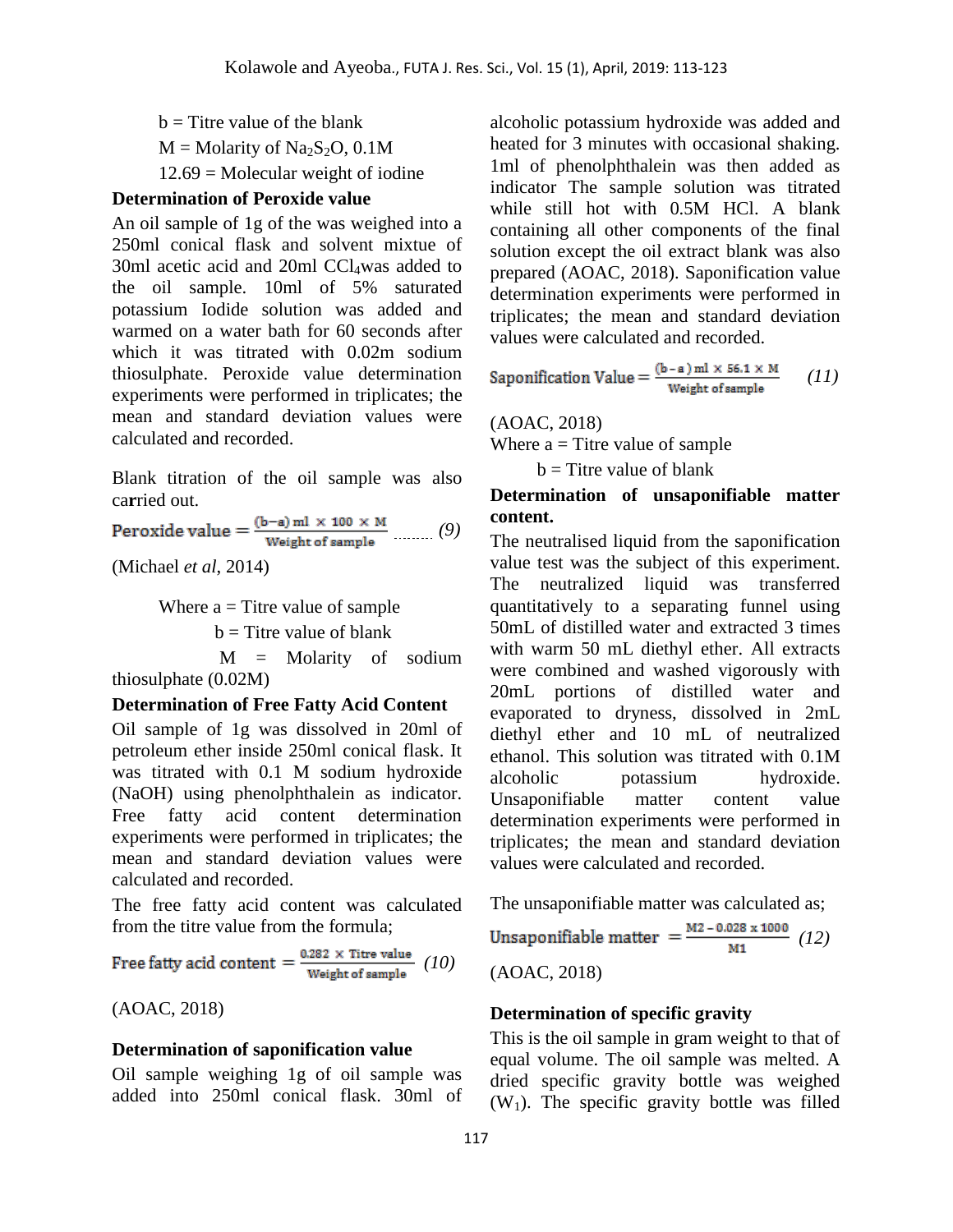with 10ml of distilled water and was weighed  $(W<sub>2</sub>)$ . The specific gravity bottle was emptied and dried. 10ml of the oil sample was weighed into the specific gravity bottle and was weighed together  $(W_3)$ . Specific gravity determination experiments were performed in triplicates; the mean and standard deviation values were calculated and recorded.

Specific gravity  $=\frac{W_3 - W_2}{W_2 - W_1}$  (13) (AOAC, 2018)

## **Determination of refractive index.**

A METTLER ® refractometer was used in this determination using standard methods as described by Kyari (2007). Refractive index determination experiments were performed in triplicates; the mean and standard deviation values were calculated and recorded.

## **RESULTS AND DISCUSSION**

Proximate analysis of the *C. mannii* (Naud.) and *C. lanatus* (var. *citroides*) revealed higher moisture (8.11% and 4.49% respectively), ash (5.17% and 4.00% respectively), protein (28.70% and 27.43% respectively) and carbohydrate (8.32% and 3.02% respectively) content for *C. mannii* (Naud.) compared to *C. lanatus* (var. *citroides*) seeds. C*itrullus lanatus* (var. *citroides*) however had the higher total fat content (52.2% for *C. lanatus* (var. *citroides*) to 48.30% for *C. mannii* (Naud.)) and higher fiber content (5.175% for *C. lanatus* (var. *citroides*) to 5.02% for *C. mannii* (Naud.)) relative to *C. mannii* (Naud.) (Table 1)*.*

Thin-layer chromatography supports the identity of a compound in a mixture by comparing the retention factor (Rf) of the sample to the Rf of a standard mxture. The lipid classes are divided into neutral lipids including triglycerides fatty acids and cholesterol and polar lipids such as phospholipids and sphingolipids.

Physicochemical analysis of the extracted oils showed promising indications towards the health and longevity of the oil samples (Table 3). The iodine value of *C. lanatus* (var. *citroides*) and *C. mannii* (Naud.) oils was 80.640 Wij's and 77.540 Wij's respectively. The peroxide value is the measure of oxidative rancidity of oil (Ekpa and Ekpa, 1996). The peroxide value of *C. lanatus* (var. *citroides*) and *C. mannii* (Naud.) was determined to be 0.45 mg/kg and 0.6 mg/kg respectively.

The acid values of the oils were found to be 0.98 mgKOH/g for *C. lanatus* (var. *citroides*) and 1.26 mgKOH/g for *C. mannii* (Naud.). Acid value of oils represent the extent to which the glycerides have been decomposed by lipase action (Anhwange *et al*, 2010).

The Free fatty acid values were found to be 0.05% and 0.065% for *C. lanatus* (var. *citroides*) and *C. mannii* (Naud.) respectively. The saponification value of *C. lanatus* (var. *citroides*) oil was 189.34 while that of *C. mannii* (Naud.) oil was found to be 161.29. A high saponification value implies greater proportion of fatty acids of low molecular weight (Anhwange *et al*, 2010).

The specific gravity of the oils was found to be 0.986 for both oils. Specific gravity and refractive index measures the purity of oil.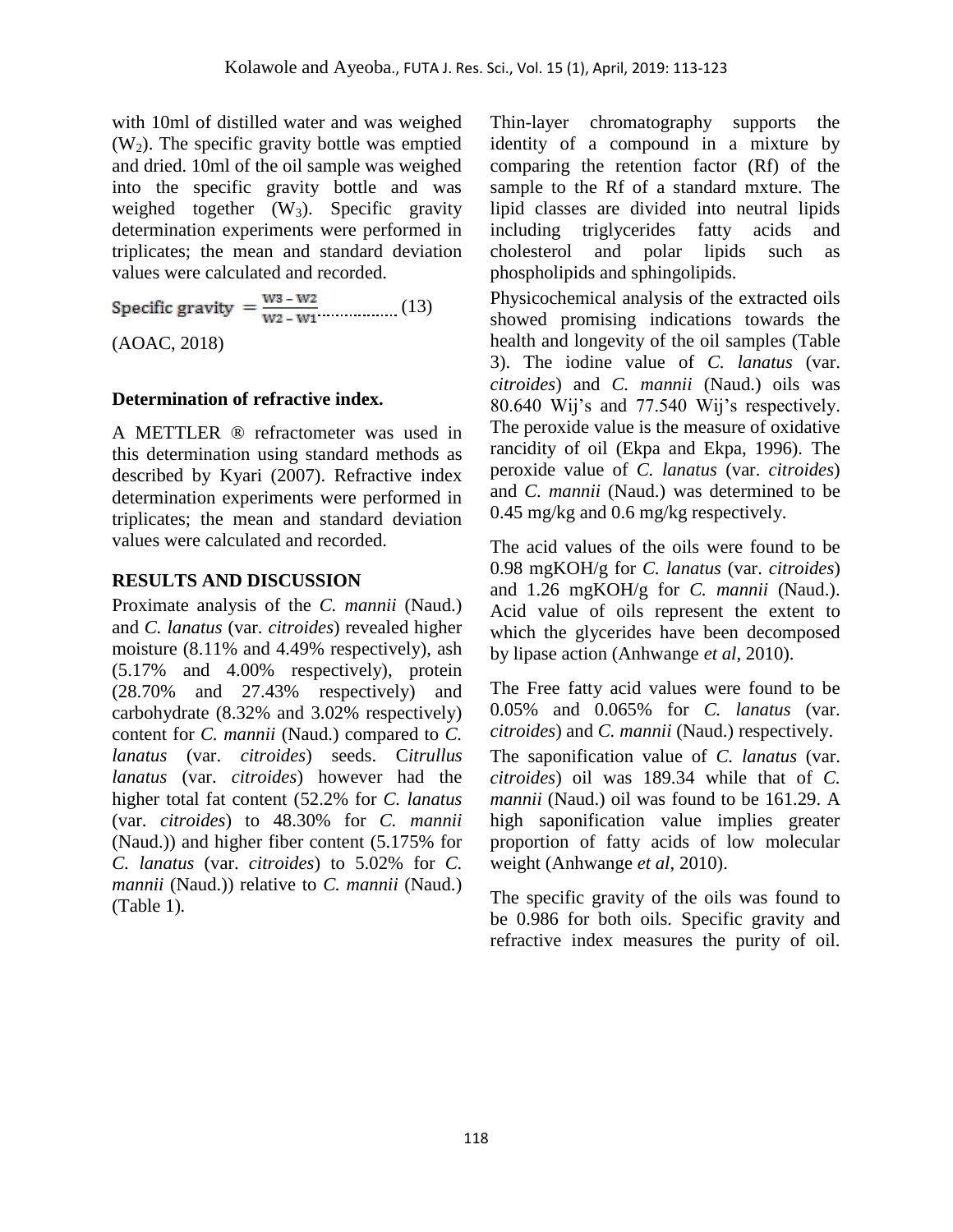| Cucumeropsis manni<br>(Naud.) | Citrullus lanatus(var.<br><i>citroides</i> ) |
|-------------------------------|----------------------------------------------|
| $8.11 \pm 0.003$              | $4.49 \pm 0.030$                             |
| $5.17 \pm 0.120$              | $4.00 \pm 0.100$                             |
| $28.70 \pm 3.010$             | $27.43 \pm 3.110$                            |
| $5.02 \pm 0.010$              | $5.17 \pm 0.010$                             |
| $48.30 \pm 0.004$             | $52.20 \pm 0.004$                            |
| $8.32 \pm 0.005$              | $3.02 \pm 0.030$                             |
|                               |                                              |

| Table 1: Proximate analysis of <i>Cucumeropsis mannii</i> (Naud.) and <i>Citrullus lanatus</i> (var. |  |  |
|------------------------------------------------------------------------------------------------------|--|--|
| <i>citroides</i> ) seeds.                                                                            |  |  |

The data represents mean ± standard deviation of triplicate readings.

| Table 2: Thin layer chromatography carried out using Hexane: Ethylether: Acetic Acid |  |
|--------------------------------------------------------------------------------------|--|
| $(7:3:0.1)$ as the solvent system.                                                   |  |

| <b>Sample</b>                       | <b>Retention Factor</b> | <b>Lipid Class</b>                 |
|-------------------------------------|-------------------------|------------------------------------|
| C. <i>mannii</i> (Naud.)            | 0.20                    | Sphingolipids                      |
|                                     | 0.31                    | Phospholipids                      |
|                                     | 0.37                    | <b>Fatty acids and Cholesterol</b> |
|                                     | 0.49                    | <b>Fatty acids and Cholesterol</b> |
|                                     | 0.72                    | Triacylglycerols                   |
| C. lanatus (var. <i>citroides</i> ) | 0.21                    | Sphingolipids                      |
|                                     | 0.31                    | Phospholipids                      |
|                                     | 0.36                    | <b>Fatty acids and Cholesterol</b> |
|                                     | 0.49                    | <b>Fatty acids and Cholesterol</b> |
|                                     | 0.76                    | Triacylglycerols                   |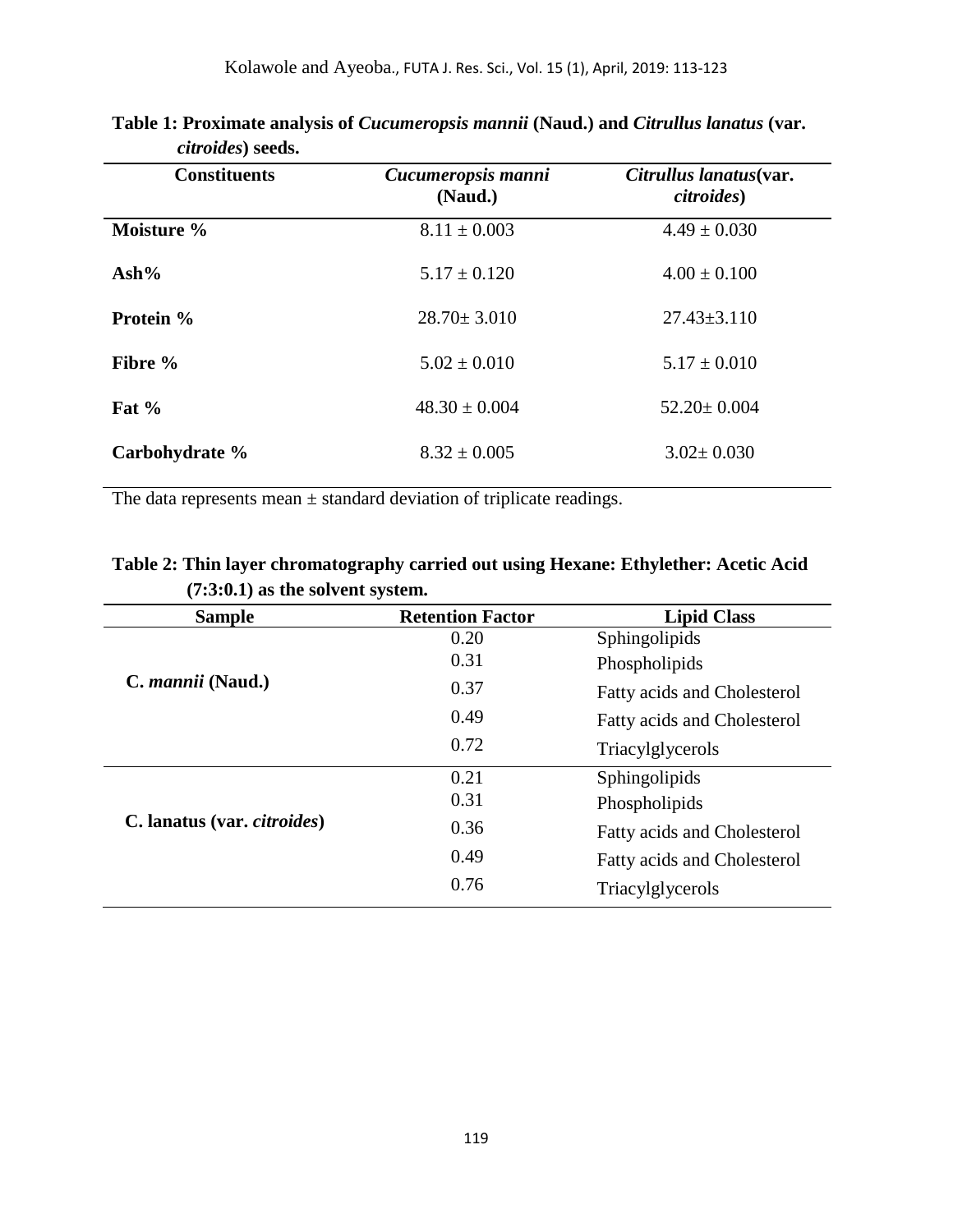| Physicochemical                      | Cucumeropsis mannii<br>(Naud.) | Citrullus lanatus (var.<br><i>citroides</i> ) |
|--------------------------------------|--------------------------------|-----------------------------------------------|
| Refractive index (at $40^{\circ}$ C) | $1.466 \pm 0.001$              | $1.444 \pm 0.001$                             |
| Specific gravity (at $25^{\circ}$ C) | $0.986 \pm 0.100$              | $0.986 \pm 0.10$                              |
| Acid value $(mgKOH/g)$               | $1.260 \pm 0.140$              | $0.980 \pm 0.140$                             |
| Free fatty acid $(\% )$              | $0.065 \pm 0.010$              | $0.050 \pm 0.010$                             |
| <b>Saponification value</b>          | $161.290 \pm 7.210$            | $189.340 \pm 7.010$                           |
| Unsaponifiable matter $(\% )$        | $0.320 \pm 0.050$              | $0.255 \pm 0.005$                             |
| Peroxide value (mg/kg)               | $0.600 \pm 0.100$              | $0.450 \pm 0.050$                             |
| Iodine value (Wij's)                 | $77.540 \pm 0.100$             | $80.640 \pm 0.100$                            |

**Table 3: Physico-chemical analysis of oils extracted from** *Cucumeropsis mannii* **(Naud.) and**  *Citrullus lanatus* **(var.** *citroides***).** 

The data represents mean  $\pm$  standard deviation of triplicate readings.

#### **DISCUSSION**

The observed superiority of the total fat content of *C. lanatus* (var. *citroides*) relative to *C. mannii* (Naud.) agrees with the findings of Loukou *et al.* (2007) which recorded fat content at 56.67% and 45.89% for *C. lanatus* (var. *citroides*) and *C. mannii* (Naud.) respectively. The total fat content of both seeds appreciably exceeded that of some conventional cooking oil sources such as soya (28.20%) (Etiosa *et al*, 2017) and groundnut (47.00%) (Atasie *et al*, 2009)), indicating that the melon seeds may be more promising oil sources for future exploitation.

Neutral lipids eluted faster in the relatively nonpolar solvent system in the chromatogram, whereas polar lipids like phospholipids and sphingolipids migrated much more slowly (Hoover, 1995). Thus the top migration regions on the chromatography plate are made up of neutral the oils' neutral lipids while the lower migration band is made up of the polar constituents. The lowest band of separation corresponds with sphingolipids, the second and third lowest with phospholipids, the fourth with fatty acids and cholesterol while the topmost band corresponds with triacylglycerols (Hoover, 1995).

The iodine value is a measure of the degree of unsaturation in oil. The higher the iodine value, the more the C=C bonds are present in the fat (Naghshineh *et al*, 2010). The iodine value of *C. lanatus* (var. *citroides*) closer to those of unsaturated fatty acid rich oils such as peanut (79.0 -81.0 Wij's), cottonseed (91.0- 100.0 Wij's), sesame oil (104.0-120.0 Wij's), sunflower (110.0-118.0 Wij's) but lower than that of soybean oil  $(124.0-139.0 \text{ Wij's})$ (Aremu *et al*., 2006). The dietary requirement for lipids is obtained from the polyunsaturated fatty acids, linoleic and linolenic fatty acids. Both fatty acids are 18 carbon atoms polyunsaturated differing in the number of double bonds (Anhwange *et al*, 2010). Byrd-Bredbenner *et al*. (2007) reported that linoleic acid (LA) serves as a precursor to arachidonic acid *in vivo*, both fatty acids being required for prostaglandin synthesis, which regulate heart rate, blood pressure, blood clotting, fertility, conception, and play a role in immune function by regulating inflammation (Nakamura, 2000). These essential fatty acids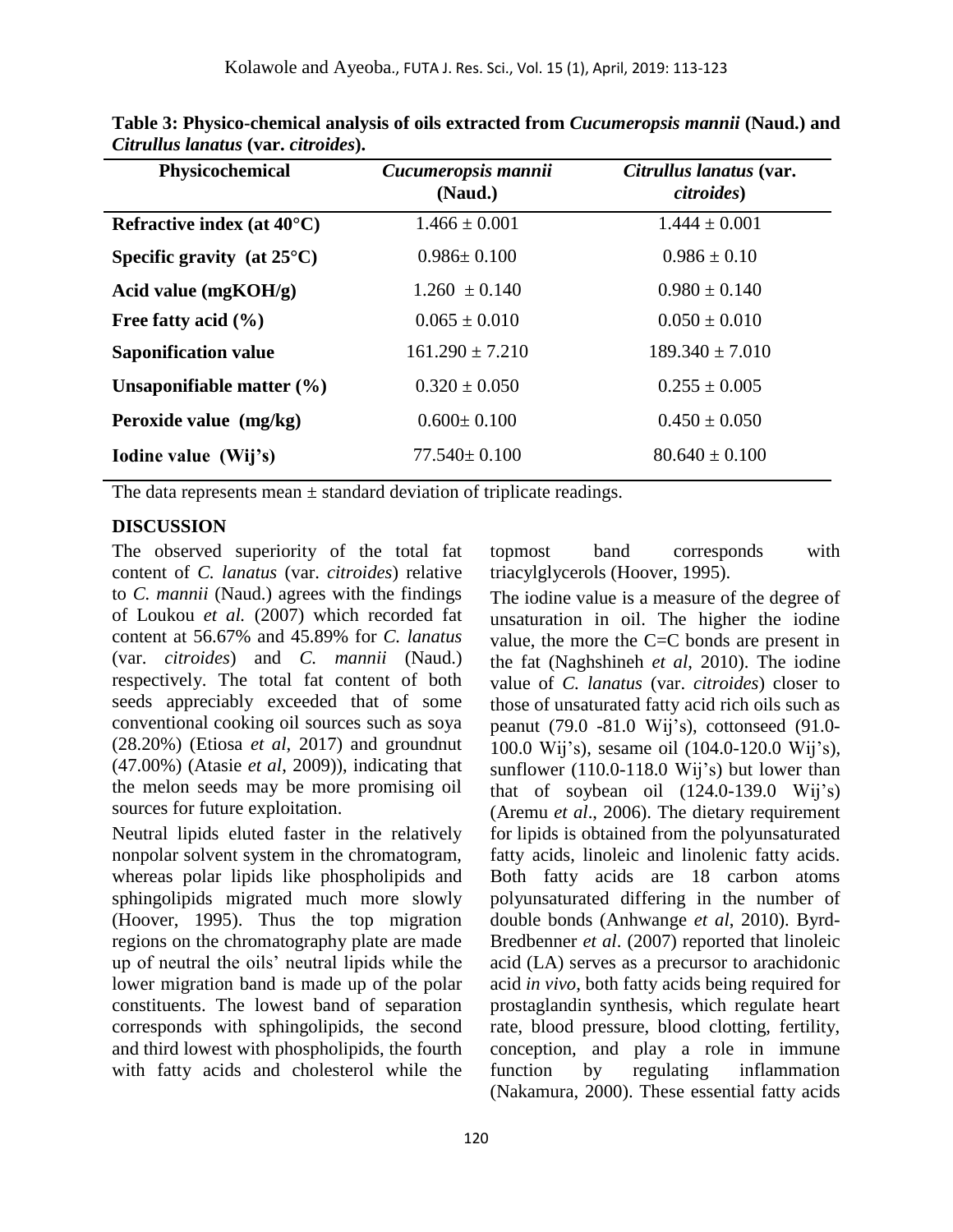are also needed for proper growth in children, particularly for neural tube development and maturation of sensory systems (Gropper *et al*., 2009).

Oxidative rancidity is the addition of oxygen across the double bonds in unsaturated fatty acids in the presence of enzyme or certain chemical compounds. The odour and flavour associated with rancidity are due to liberation of short chain carboxylic acids. High peroxide values are associated with higher rate of rancidity. Variation of peroxide value could be due to the number of unsaturated fatty acid content, since rate of autoxidation of fats and oils increases with increasing level of unsaturation. The low peroxide values of the oils indicate that they are less liable to oxidative rancidity at room temperature (Anyasor *et al*, 2009).

Acid value of oils represent the extent to which the glycerides have been decomposed by lipase action (Anhwange *et al*, 2010). The decomposition is usually accelerated by heat and light. Deterioration of grains and milled products had been reported to be implicated by increasing acidity. The acids that are usually formed include free fatty acids, acid phosphates and amino acids. Free fatty acids are formed at a faster rate than the other types of acids (Baumer, 1996). The lower acid values also indicate that the oils could be stored for extended periods without deterioration.

The free fatty acid content values of both oils were below the 5.00% which is the maximum fatty acid content for non-rancid oil (Savage *et al*, 1997).

The Saponification value results indicate that the oils contained higher proportions of low molecular weight fatty acids. The values compared favourably with the saponification values of Palm oil (196 -205), Olive oil (185- 196), Soya bean oil (193) and Linseed oil (193 -195) (Folkard and Sutherland, 1996) and is thus suitable for industrial soap production

(Aliyu *et al*, 2010). Unsaponifiable matter content of 0.255% and 0.320% were recorded for *C. lanatus* (var. *citroides*) and *C. mannii*  (Naud.) oil respectively. Lower percentage of unsaponifiable matters as obtained in the sample of points to lower amounts of hydrocarbons, higher alcohols and sterols (Ali *et al*, 2007), thus indicative of good health benefits in addition to its high unsaturated fatty acid content.

Specific gravity and refractive index measures the purity of oil. The results indicate that the oils extracted from both sources are of high purity (Anhwange\ *et al*, 2010).

# **CONCLUSION**

The results of this study revealed that the oils of *Cucumeropsis mannii* (Naud.) and *Citrulus lanatus* (var. *citroides*) are of high quality, appreciable shelf life, and nutritional value. *C. lanatus* (var. *citroides*) showed higher promise in terms of total oil yield as compared to *C. mannii* (Naud.). Our results prove that both *C. manni* (Naud.) and *C. lanatus* (var. *citroides*) compare favourably to many of the seeds in mainstream use in oil production in terms of the quantity of oil obtainable, as well as meeting international quality standards for edible oils. This suggests, strongly, that *C. mannii* (Naud.) and *C. lanatus* (var. *citroides*) need to be taken off the relegated position as substinence crops to allow for the large scale production of their seed oils for domestic and industrial use, taking advantage of their expansive geographical growth range in West Africa.

# **REFERENCES**

**Achigan-Dako, E.G., Fagbemissi, R., Avohou, H.T., Vodouhe, R.S., Coulibaly, O. and Ahanchede, A.** (2008). Importance and practices of *Egusi* crops (*Citrullus lanatus* (Thunb.) Matsum. & Nakai Cucumeropsis mannii Naudin and Lagenaria siceraria (Molina) Standl. cv.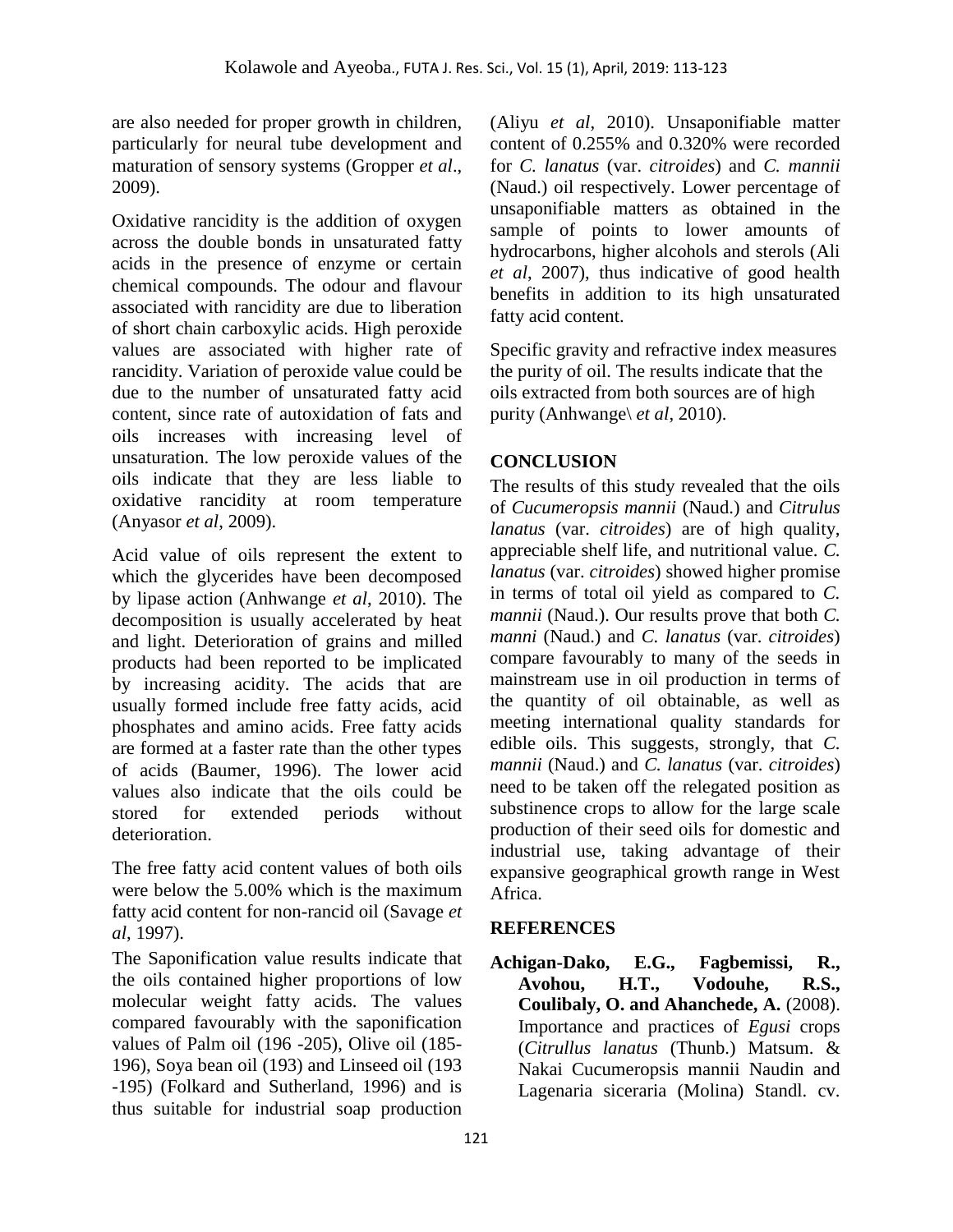'Aklamkpa') in sociolinguistic areas in Benin. Biotechnol. Agron. Soc. Environ., 12(4): 393-403.

- **Ajuru, M.G and Okoli, B.E.** (2013). The morphological characterization of the melon species in the family Cucurbitaceae Juss., and their utilization in Nigeria. International journal of modern botany, 3(2): 15-19.
- **Ali M.A., Sayeed M.A., Reza M.S., Yeasmin Mst.S., Khan A.M.** (2008). Characteristics of seedoils and nutritional compositions of seeds from different varieties of *Momordica charantia* Linn. cultivated in Bangladesh. Czech J. Food. Sci., 26: 275–283.
- **Aliyu, A, Kuhiyop, E and Hamza, A.** (2010). Extraction and characterization of landolphia seed oil. Advances in Applied Science Research, 1(3): 265-268.
- **Aloho, K.P and Johnson, O.A. (2012).** The quality of '*Egusi-Itoo'* melon (*Cucumeropsis mannii* Naudin.) seed harvested at different fruit ages. International journal of scientific and research publications, 2(12) 1-5.
- **Anhwange, B.A., Ikyenge, B.A., Nyiatagher, D.T. and Ageh, J.T.** (2010). Chemical analysis of *Citrullus Lanatus*  (Thunb.), *Cucumeropsis mannii* (Naud.) and *Telfairia Occidentalis* (Hook F.) seeds oils. Journal of applied sciences research, 6(3): 265-268.
- **Anyasor, G.N., Ogunwenmo, K.O., Oyelana, O.A., Ajayi, D. and Dangana, J.** (2009). Chemical analyses of groundnut (*Arachis hypogaea*) oil. Pakistan journal of nutrition., 8(3): 269-272.
- **Aremu, M.O., Olonisakin, A., Bako, D.A. and Madu, P. (2006).** Compositional studies and physicochemical characteristics of cashew nut (*Anarcadium occidentale*) flour. Pak J. Nutr., 5: 328- 333.
- **Association of Official Analytical Chemists International (AOAC).** (2018). 20th Official Methods of Analysis of AOAC International; Cunniff, P. A., ed.; Association of Official Analytical Chemists: Arlington, Washington, USA.
- **Atasie, V.N, Akinhanmi, T.F, and Ojiodu, C.C.** (2009). Proximate analysis and physicochemical properties of groundnut (Arachis hypogaea L.). Pakistan journal of nutrition, 8 (2) 194-197.
- **Baumer, M.** (1996). Food-producing trees and shrubs of west Africa. *Serie-Etudeset- Recherches* (Senegal), No. 168-170: 252-260.
- **Byrd-Bredbenner, C., Moe, G. and Beshgetoor, D., Berning, J.** (2007). Wardlaw, Hampl & DiSilvestro. Perspective in Nutrition. 8th Ed, The McGraw Hill Companies.
- **Christenhusz, M.J.M. and Byng, J. W.** (2016). The number of known plants species in the world and its annual increase*.* Phytotaxa., 261 (3): 201–217.
- **Danlami, J.M, Arsad, A, Zaini, M.A.A and Hanizam S.** (2014). A comparative study of various oil extraction techniques from plants. Rev Chem Eng., 30(6): 605-626.
- **Ekpa, O.D. and Ekpa, U.J.** (1996). Comparison of the Characteristic parameters and deterioration properties of oils from the Tenera and Dura variety of the oil palm, Nigerian journal of chemical research, 1: 26-33.
- **Essien, E,A., Umoren, S., Essien, E. and Udoh, A.** (2012). Preparation and evaluation of Cucumeropsis mannii Naud. Seed oil metallic soaps as driers in gloss paint. Journals of material and environmental science, 3(3): 477-484.
- **Etiosa, O.R., Chika, N.B, and Benedicta, A.** (2017). Mineral and Proximate Composition of Soya Bean. Asian Journal of Physical and Chemical Sciences, 4(3): 1-6.